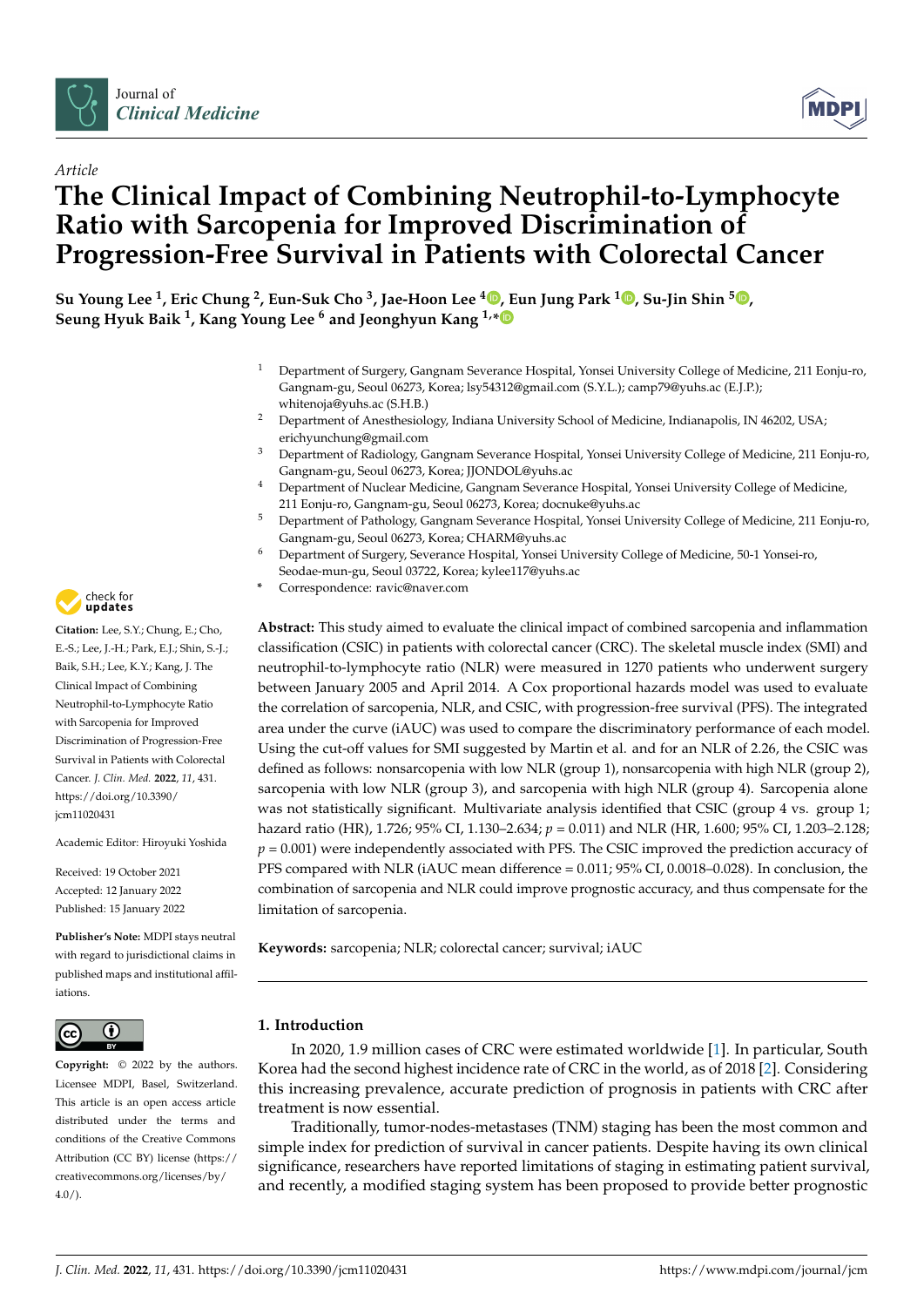discrimination and stratification in patients with nonmetastatic stage I–III CRC [\[3\]](#page-9-2). For similar reasons, many studies have been conducted to overcome such shortcomings in patients with CRC by focusing on host and environmental factors; therefore, systemic inflammation and body composition have been studied as indicators that reflect the host response to the tumor [\[4,](#page-10-0)[5\]](#page-10-1).

Neutrophil-to-lymphocyte ratio (NLR) was regarded as one of the simple serum markers that can reflect the systemic status of the host. The prognostic impact has been intensively investigated in various cancer patients [\[6](#page-10-2)[–9\]](#page-10-3).

In addition, low skeletal muscle index (SMI), a key feature of sarcopenia, has been known to be associated with poor oncologic outcomes, even in patients with CRC [\[5](#page-10-1)[,10](#page-10-4)[,11\]](#page-10-5). However, despite being validated by various studies and most other studies adopting cut-off values derived from previous pivotal studies, a number of studies have shown that sarcopenia is not related to survival in patients with CRC [\[12](#page-10-6)[–14\]](#page-10-7). The reason for this discordance across studies has not been clearly proven; however, differences in body composition, including muscle mass, across different ethnicities might be one possible reason [\[15\]](#page-10-8).

The clinical significance of the combination of systemic inflammation and sarcopenia is limited. It is still unclear whether a composite of sarcopenia and NLR could further enrich stratification power and thus overcome the limitation of the previously defined sarcopenia in patients with CRC. Thus, this study aimed to develop a combined classification using sarcopenia and NLR, and to compare its clinical usefulness with that of sarcopenia or NLR alone in patients with CRC.

# **2. Materials and Methods**

# *2.1. Patients*

Patients with CRC who were treated with surgery with/without chemotherapy between January 2005 and April 2014 at the Gangnam Severance Hospital of Yonsei University College of Medicine were initially selected. The inclusion criteria were as follows: (1) patients from whom we could extract computed tomography (CT) scan results and height information before surgery; (2) patients capable of undergoing muscle measurement to diagnose sarcopenia; and (3) patients who underwent surgery within 60 days of the CT scan. The exclusion criteria were as follows: (1) nonepithelial tumors such as neuroendocrine cell tumor or gastrointestinal stromal tumor; (2) patients with hereditary CRC or inflammatory bowel disease; (3) patents who underwent emergent surgery; (4) dual cancers; (5) tumors located in the appendix or anus; (6) patients with missing staging information; and (7) patients whose NLR tests were not performed 31 days before surgery or who had missing NLR values (Supplementary Materials Figure S4).

This study was approved by the ethical committee of our hospital. The need for informed consent was waived in this retrospective study.

#### *2.2. Follow-Up after Surgery*

Outpatient clinic visits were recommended to all patients every 3–6 months for up to 5 years. Carcinoembryonic antigen (CEA) levels were measured frequently during the follow-up visits. Abdominopelvic and/or chest CT scans were performed at an average interval of 6 months. A  $^{18}F$ -fluorodeoxyglucose positron emission tomography (PET) scan was considered when tumor recurrence was suspected or according to the surgeon's discretion. A colonoscopy was indicated at the postoperative 1, 3 and 5 years. However, the time interval was also adjustable according to the detection of large size polys during follow up periods.

The median follow-up period was 91 (interquartile range, 67–115) months.

#### *2.3. Measurement of SMI, NLR, and Combined Sarcopenia, and the Inflammation Classification (CSIC)*

The SMI was calculated by dividing the skeletal muscle area  $(cm<sup>2</sup>)$  at the L3 level by the square of the height (m<sup>2</sup>). In our study, the cut-off values of SMI were adopted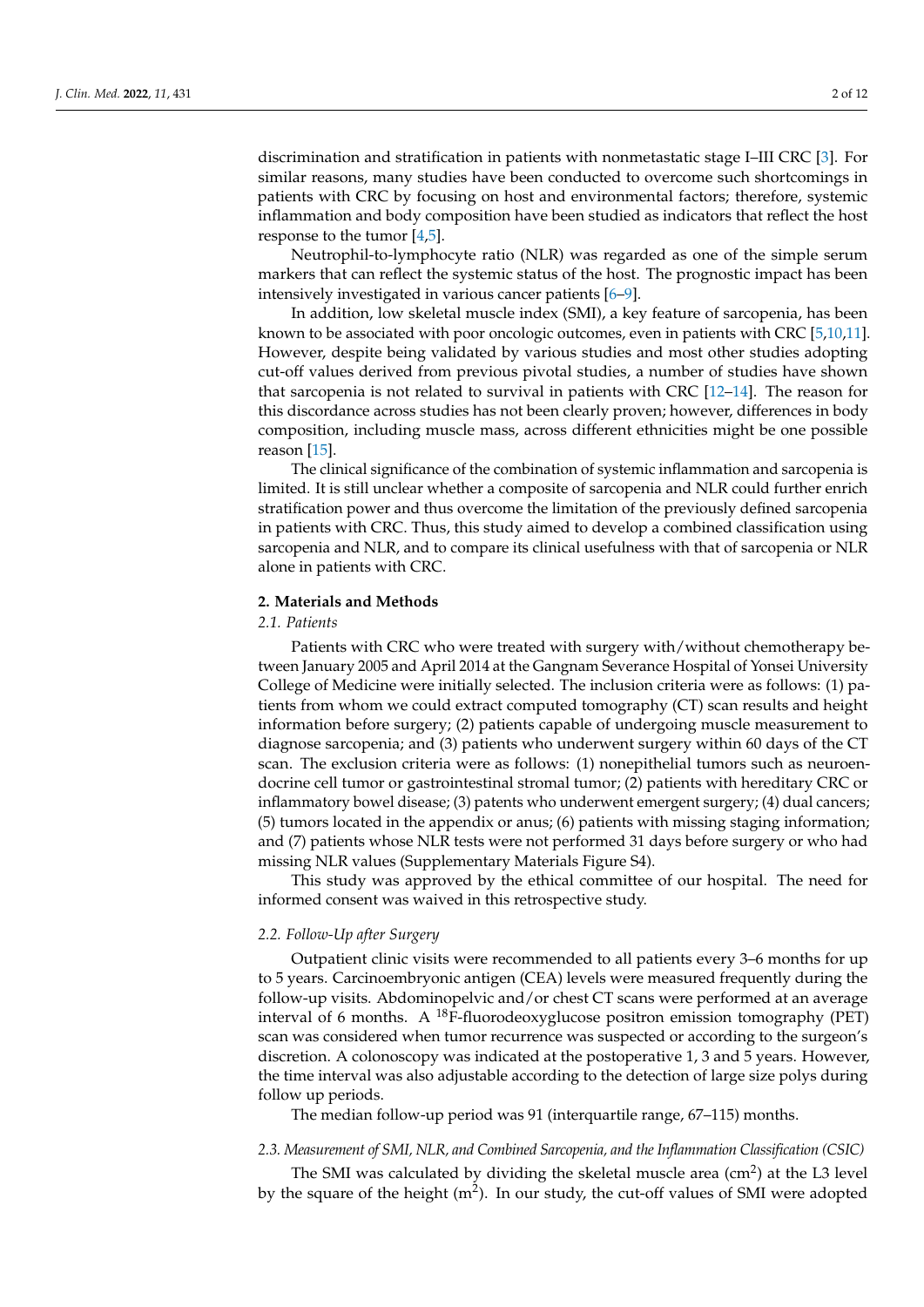from a previous pivotal study by Martin et al. (Martin criteria), and were  $43 \text{ cm}^2/\text{m}^2$  for men with body mass index (BMI) < 25 kg/m<sup>2</sup>, 53 cm<sup>2</sup>/m<sup>2</sup> for men with BMI  $\geq$  25 kg/m<sup>2</sup>, and 41 cm<sup>2</sup>/m<sup>2</sup> for all women [\[16\]](#page-10-9). In the univariate analysis, we also evaluated sarcopenia as defined by the sex-specific cut-off values of SMI described in a study by Prado and colleagues (Prado criteria), which were 52.4 cm $^2/\text{m}^2$  for men and 38.5 cm $^2/\text{m}^2$  for women [\[17\]](#page-10-10).

NLR values were extracted from the blood sample data of the enrolled patients. The value that produced the largest  $\chi^2$  on the Mantel–Cox test was chosen as the optimal cut-off value using X-tile program [\[18\]](#page-10-11).

To further explore the prognostic value of the combination of SMI and NLR, we proposed a combined sarcopenia and inflammation classification (CSIC) by combining the Martin criteria and NLR. In the following survival analyses, patients were categorized into four groups based on the CSIC: nonsarcopenia with low NLR (group 1); nonsarcopenia with high NLR (group 2); sarcopenia with low NLR (group 3); and sarcopenia with high NLR (group 4).

# *2.4. Statistical Analyses*

Categorical variables were analyzed using the chi-squared test and continuous variables were analyzed using the Kruskal–Wallis test. The time between the date of surgery and either the date of recurrence, last follow-up or death of any cause, was used to define progression-free survival (PFS).

The Kaplan–Meier method was used to estimate PFS and was statistically compared with the log-rank test. The Cox proportional hazards model was used to determine the predictive factors associated with PFS, and to estimate hazard ratios (HRs) and 95% confidence intervals (CIs). Variables with  $p < 0.10$  in the univariate analysis were selected and entered into a multivariate model with backward conditional elimination. Considering multicollinearity, CSIC and NLR were evaluated in separate sets of analyses to evaluate their impact independently, without the effect of the other. Time-dependent receiver operating characteristic (ROC) curves were used to compare prognostic abilities of respective variables. Time-dependent ROC-curve analysis reflects the changing disease status and marker values according to time, which is more reasonable when compared with the classical ROC-curve analysis. The prognostic accuracy between the CSIC and NLR was compared by calculating the integrated AUC (iAUC) difference of the ROC.

A two-sided *p*-value of <0.05 was considered statistically significant. R version 3.6.3 (R-project, Institute for Statistics and Mathematics, Vienna, Austria) was used for statistical analyses.

# **3. Results**

#### *3.1. Demographic Characteristics*

A total of 1270 patients who underwent surgery with or without chemotherapy for CRC were included in the study. The baseline demographics of the patients are compared according to sarcopenia, as defined by Martin et al. in Table [1.](#page-3-0) Sex, age, BMI, tumor location, tumor size, and status of receiving chemotherapy were independently associated with sarcopenia, whereas CEA, histologic grade, lymphovascular invasion (LVI), complications, lymph node numbers, and the American Joint Committee on Cancer (AJCC) stage were not. The mean NLR value was significantly higher in the sarcopenia group than in the nonsarcopenia group (mean  $\pm$  standard deviation, 3.3  $\pm$  2.8 vs. 2.8  $\pm$  2.3; *p* = 0.012).

#### *3.2. Survival Analyses Based on Sarcopenia and NLR According to Various Criteria*

The optimal cut-off value of NLR to discriminate PFS in the overall group was determined to be the value that produced the largest  $\chi$ 2 in the Mantel-Cox test, which was 2.26 (Supplementary Materials Figure S1). On the Kaplan–Meier survival curve, sarcopenia alone showed no significant association with PFS. In contrast, survival analysis based on the CSIC showed significant differences in PFS among the four groups on the Kaplan–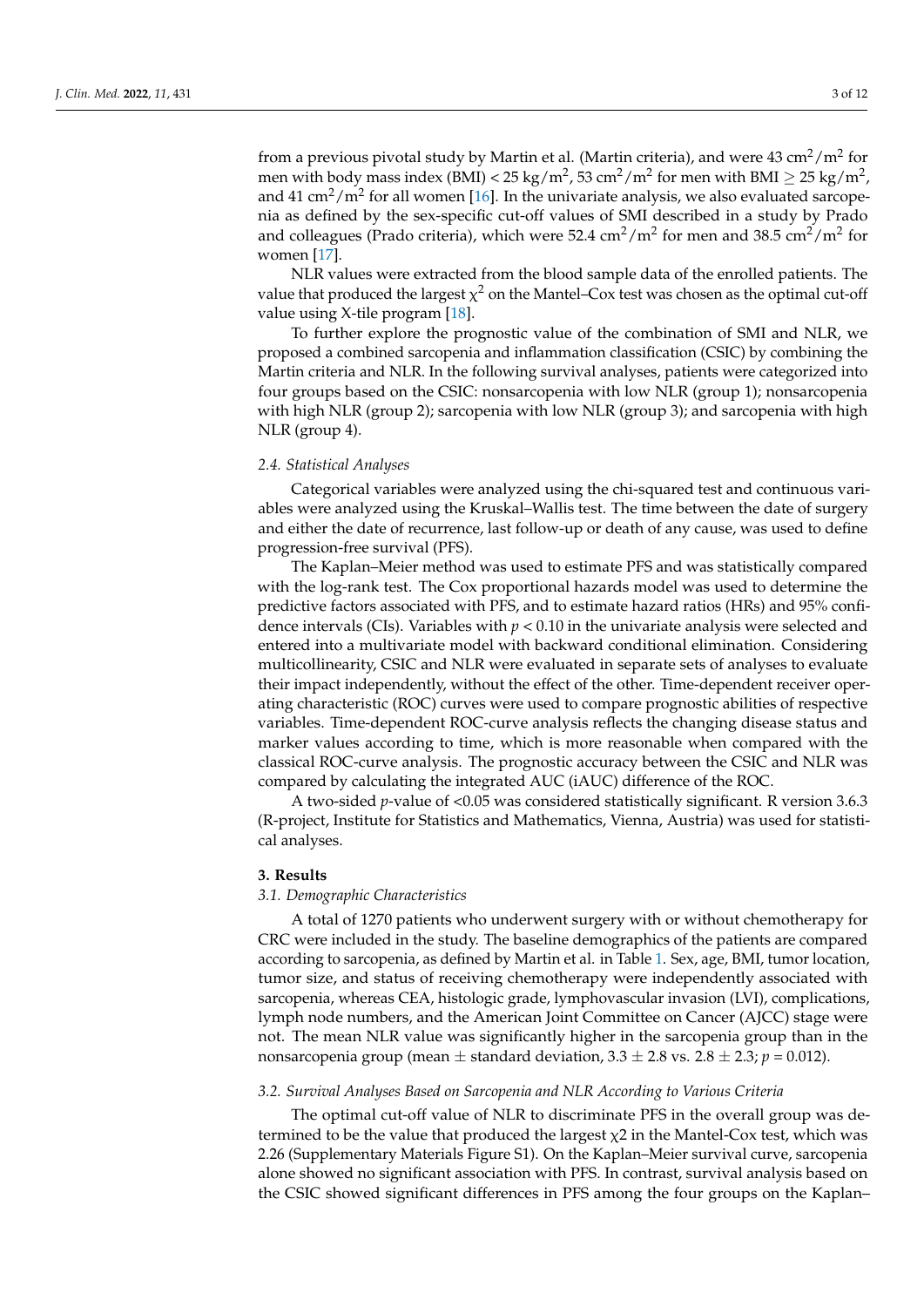Meier survival curve  $(p = 0.0018)$  (Figure [1\)](#page-4-0). When we divided patients into colon and rectal cancer, and provided Kaplan–Meier survival curves according to the tumor location (Supplementary Materials Figures S2 and S3), we could infer that the statistical significance of CSIC may be stronger in rectal cancer than that of the colon cancer.

|                                                                                                                               |                  | Sarcopenia ( $n = 323$ )<br>$N$ (%) | Nonsarcopenia ( $n = 947$ )<br>N(% | $\boldsymbol{p}$                          |
|-------------------------------------------------------------------------------------------------------------------------------|------------------|-------------------------------------|------------------------------------|-------------------------------------------|
|                                                                                                                               | Female           | 180 (55.7)                          | 332 (35.1)                         | < 0.001                                   |
|                                                                                                                               | Male             | 143 (44.3)                          | 615 (64.9)                         |                                           |
|                                                                                                                               | < 70             | 210(65.0)                           | 685 (72.3)                         | 0.016                                     |
|                                                                                                                               | $\geq$ 70        | 113 (35.0)                          | 262 (27.7)                         |                                           |
|                                                                                                                               | $<$ 25           | 266 (82.4)                          | 653 (69.0)                         | < 0.001                                   |
|                                                                                                                               | $\geq$ 25        | 57(17.6)                            | 294 (31.0)                         |                                           |
|                                                                                                                               | $5$              | 202(62.5)                           | 603 (63.7)                         | 0.926                                     |
| $CEA$ (ng/mL)                                                                                                                 | $\geq 5$         | 106 (32.8)                          | 303 (32.0)                         |                                           |
|                                                                                                                               | Not available    | 15(4.6)                             | 41(4.3)                            |                                           |
|                                                                                                                               | Right colon      | 90 (27.9)                           | 217 (22.9)                         | 0.037                                     |
| Tumor location                                                                                                                | Left colon       | 142 (44.0)                          | 394 (41.6)                         |                                           |
|                                                                                                                               | Rectum           | 91 (28.2)                           | 336 (35.5)                         |                                           |
| $< 5$<br>172 (53.3)<br>Tumor size (cm)<br>$\geq 5$<br>151 (46.7)<br>G1 and G2<br>294 (91.0)                                   |                  |                                     | 600 (63.4)                         | 0.002                                     |
|                                                                                                                               | 347 (36.6)       |                                     |                                    |                                           |
|                                                                                                                               |                  |                                     | 872 (92.1)                         | 0.260                                     |
| Histologic grade                                                                                                              | G <sub>3</sub>   | 10(3.1)                             | 38(4.0)                            |                                           |
|                                                                                                                               | Mucinous and SRC | 19(5.9)                             | 37(3.9)                            |                                           |
| <b>Sex</b><br>Age (years)<br>BMI $(kg/m^2)$<br>LVI<br>Complications<br>LN numbers<br>AJCC Stage<br>Chemotherapy<br><b>NLR</b> | Absent           | 212 (65.6)                          | 642 (67.8)                         | 0.775                                     |
|                                                                                                                               | Present          | 79 (24.5)                           | 217 (22.9)                         |                                           |
|                                                                                                                               | Not available    | 32(9.9)                             | 88 (9.3)                           |                                           |
|                                                                                                                               | No               | 242 (74.9)                          | 715 (75.5)                         | 0.894<br>0.200<br>0.404<br>0.017<br>0.012 |
|                                                                                                                               | Yes              | 81(25.1)                            | 232 (24.5)                         |                                           |
|                                                                                                                               | <12              | 46 (14.2)                           | 166 (17.5)                         |                                           |
|                                                                                                                               | $\geq$ 12        | 277 (85.8)                          | 781 (82.5)                         |                                           |
|                                                                                                                               | I and II         | 161 (49.8)                          | 497 (52.5)                         |                                           |
|                                                                                                                               | $\rm III$        | 119 (36.8)                          | 349 (36.9)                         |                                           |
|                                                                                                                               | IV               | 43 (13.3)                           | 101(10.7)                          |                                           |
|                                                                                                                               | Yes              | 147 (45.5)                          | 358 (37.8)                         |                                           |
|                                                                                                                               | No               | 176 (54.5)                          | 589 (62.2)                         |                                           |
|                                                                                                                               | Mean (SD)        | 3.3(2.8)                            | 2.8(2.3)                           |                                           |

<span id="page-3-0"></span>**Table 1.** Patient characteristics according to sarcopenia defined by Martin (*n* = 1270).

SD: Standard deviation, BMI: body mass index, CEA: carcinoembryonic antigen, G1: well differentiated (low grade), G2: moderately differentiated (intermediate grade), G3: poorly differentiated (high grade), SRC: signet ring cell, LVI: lymphovascular invasion, LN: lymph node, NLR: neutrophil-to-lymphocyte ratio, AJCC: American Joint Committee on Cancer.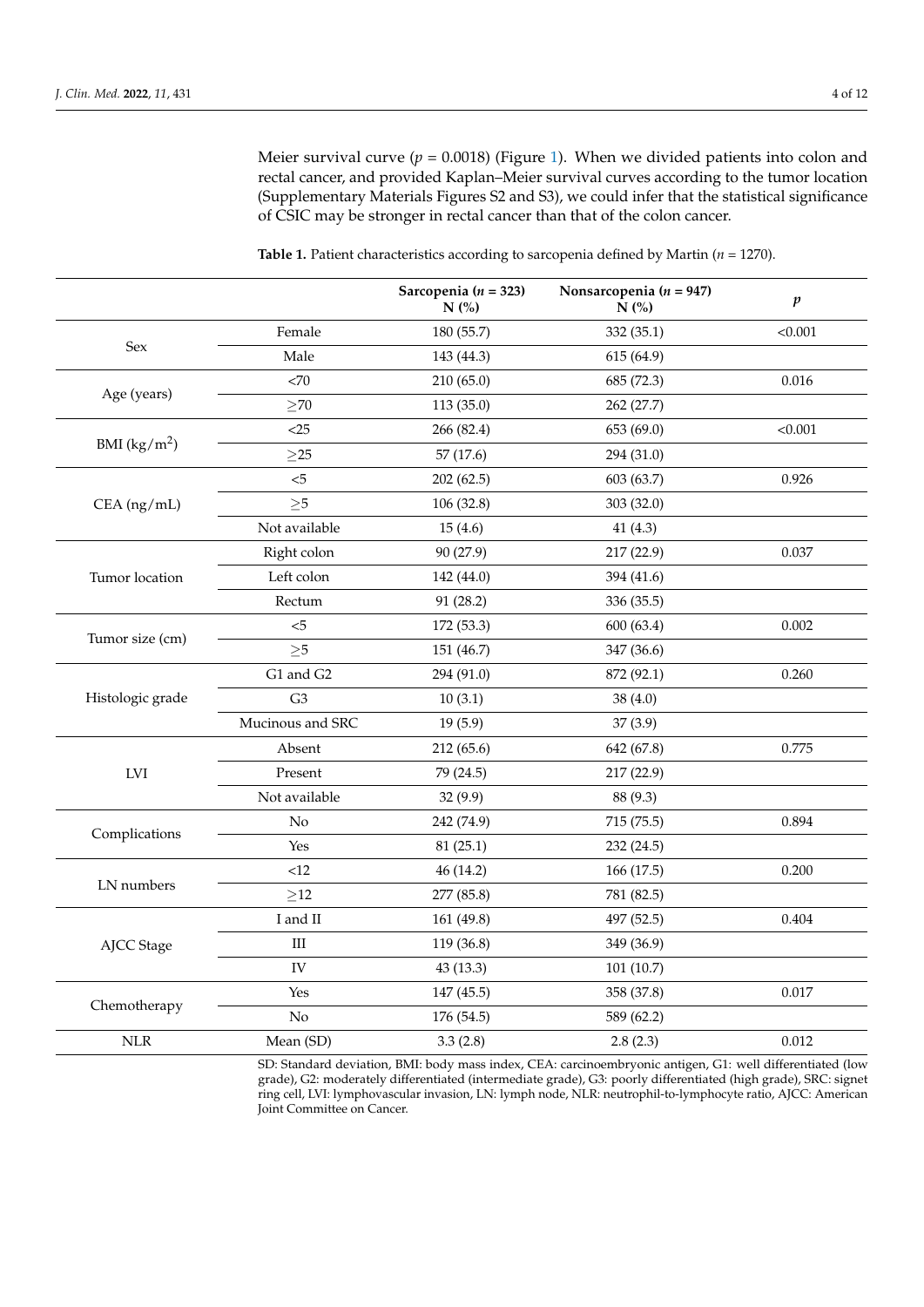<span id="page-4-0"></span>

**Figure 1.** Kaplan–Meier curves of progression-free survival (PFS) in the groups, based on sarcopenia **Figure 1.** Kaplan–Meier curves of progression-free survival (PFS) in the groups, based on sarcopenia according to (A) the criteria by Martin et al. (B) criteria by Prado et al. (C) neutrophil-to-lymphocyte ratio (NLR), and (**D**) combined sarcopenia and inflammation classification (CSIC).

## *3.3. Factors Associated with Survival in Patients with CRC*

*3.3. Factors Associated with Survival in Patients with CRC*  In univariate analysis, BMI, CEA, tumor size, histologic grade, LVI, stage, complica-tions, chemotherapy, NLR and CSIC were identified as significant factors (Table [2\)](#page-5-0). These variables except CSIC were entered into a multivariate analysis in the first stage (Table [3\)](#page-6-0).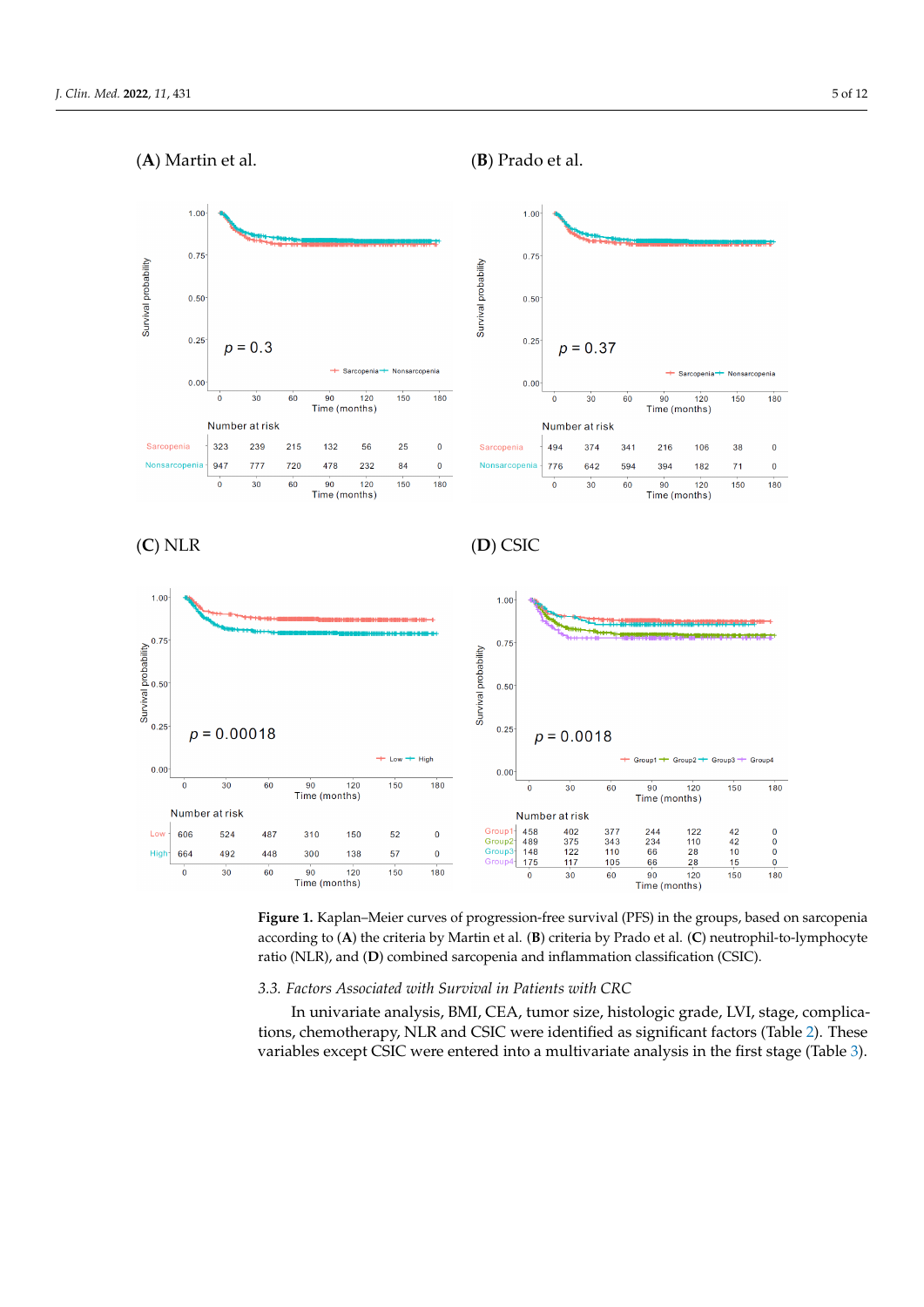| <b>Variables</b> | Parameters                 | Number of<br>Events (%) | <b>HR (95% CI)</b>          | $\boldsymbol{p}$ |
|------------------|----------------------------|-------------------------|-----------------------------|------------------|
|                  | Female                     | 86/512 (16.7)           | 1                           |                  |
| Sex              | Male                       | 120/758 (15.8)          | 0.942<br>$(0.714 - 1.243)$  | 0.674            |
|                  | <70                        | 151/895 (16.8)          | 1                           |                  |
| Age (years)      | >70                        | 55/375 (14.6)           | 0.935<br>$(0.687 - 1.274)$  | 0.672            |
|                  | $<$ 25                     | 163/919 (17.7)          | $\mathbf{1}$                |                  |
| BMI $(kg/m^2)$   | $\geq$ 25                  | 43/351(12.2)            | 0.647<br>$(0.462 - 0.906)$  | 0.011            |
|                  | $<$ 5                      | 102/805 (12.6)          | $\mathbf{1}$                |                  |
| $CEA$ (ng/mL)    | $\geq 5$                   | 97/409 (23.7)           | 2.117<br>$(1.603 - 2.797)$  | < 0.001          |
|                  | Not available              | 7/56(12.5)              | 0.971<br>$(0.451 - 2.089)$  | 0.941            |
|                  | Right Colon                | 43/307 (14.0)           | $\mathbf{1}$                |                  |
| Tumor location   | Left Colon                 | 85/536 (15.8)           | 1.122<br>$(0.777 - 1.620)$  | 0.537            |
|                  | Rectum                     | 78/427 (18.2)           | 1.314<br>$(0.905 - 1.907)$  | 0.150            |
|                  | $5$                        | 115/772 (14.8)          | $\mathbf{1}$                |                  |
| Tumor size (cm)  | $\geq 5$                   | 91/498 (18.2)           | 1.323<br>$(1.005 - 1.742)$  | 0.046            |
|                  | G1 and G2                  | 179/1166 (15.3)         | $\mathbf{1}$                |                  |
| Histologic grade | G <sub>3</sub>             | 11/48(22.9)             | 1.713<br>$(0.931 - 3.149)$  | 0.083            |
|                  | Mucinous and<br><b>SRC</b> | 16/56(28.5)             | 2.039<br>$(1.222 - 3.401)$  | 0.006            |
|                  | Absent                     | 97/854 (11.3)           | 1                           |                  |
| <b>LVI</b>       | Present                    | 86/296 (29.0)           | 3.108<br>$(2.324 - 4.157)$  | < 0.001          |
|                  | Not available              | 23/120 (19.1)           | 1.747<br>$(1.109 - 2.753)$  | 0.016            |
|                  | <12                        | 40/212(18.8)            | $\mathbf{1}$                |                  |
| LN numbers       | $\geq$ 12                  | 166/1058 (15.6)         | 0.822<br>$(0.582 - 1.162)$  | 0.268            |
|                  | I and II                   | 50/658(7.5)             | 1                           |                  |
| AJCC Stage       | Ш                          | 103/468 (22.0)          | 3.283<br>$(2.341 - 4.602)$  | < 0.001          |
|                  | IV                         | 53/144(36.8)            | 7.311<br>$(4.958 - 10.782)$ | < 0.001          |
|                  | No                         | 145/957 (15.1)          | $\mathbf{1}$                |                  |
| Complications    | Yes                        | 61/313(19.4)            | 1.458<br>$(1.081 - 1.966)$  | 0.013            |

<span id="page-5-0"></span>**Table 2.** Univariate analysis of factors associated with progression-free survival (*n* = 1270).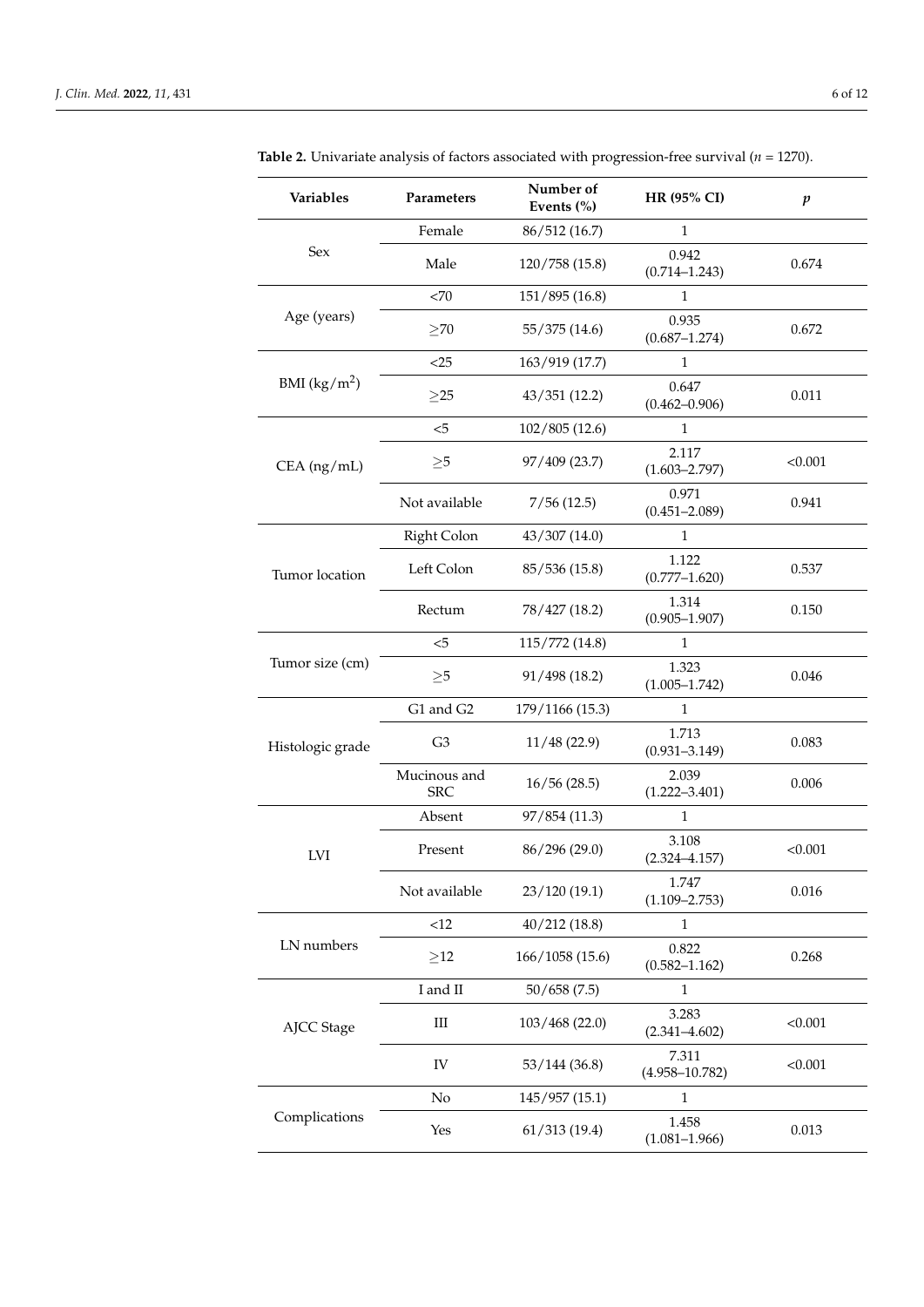| <b>Variables</b>       | <b>Parameters</b>  | Number of<br>Events (%) | HR (95% CI)                | $\boldsymbol{p}$ |
|------------------------|--------------------|-------------------------|----------------------------|------------------|
|                        | No                 | 65/505(12.8)            | 1                          |                  |
| Chemotherapy           | Yes                | 141/765 (18.4)          | 1.346<br>$(1.003 - 1.805)$ | 0.047            |
|                        | Low $(<2.26)$      | 75/606 (12.3)           | 1                          |                  |
| <b>NLR</b>             | High $(\geq 2.26)$ | 131/664 (19.7)          | 1.71<br>$(1.287 - 2.271)$  | < 0.001          |
|                        | Yes                | 56/323 (17.3)           | $\mathbf{1}$               |                  |
| Sarcopenia<br>(Martin) | N <sub>o</sub>     | 150/947 (15.8)          | 0.851<br>$(0.626 - 1.157)$ | 0.305            |
|                        | Yes                | 84/494 (17.0)           | 1                          |                  |
| Sarcopenia<br>(Prado)  | N <sub>o</sub>     | 122/776 (15.7)          | 0.881<br>$(0.667 - 0.373)$ | 0.373            |
|                        | Group 1            | 55/458 (12.0)           | 1                          |                  |
| <b>CSIC</b>            | Group 2            | 95/489 (19.4)           | 1.713<br>$(1.229 - 2.388)$ | 0.001            |
|                        | Group 3            | 20/148(13.5)            | 1.176<br>$(0.705 - 1.962)$ | 0.534            |
|                        | Group 4            | 36/175(20.5)            | 1.989<br>$(1.306 - 3.028)$ | 0.001            |

**Table 2.** *Cont.*

HR: Hazard ratio, CI: confidence interval, BMI: body mass index, CEA: carcinoembryonic antigen, G1: well differentiated (low grade), G2: moderately differentiated (intermediate grade), G3: poorly differentiated (high grade), SRC: signet ring cell, LVI: lymphovascular invasion, LN: lymph node, NLR: neutrophil-to-lymphocyte ratio, CSIC: combined sarcopenia and inflammation classification, AJCC: American Joint Committee on Cancer.

CSIC (group 2 vs. group 1: HR, 1.599, 95% CI, 1.146–2.231; and group 4 vs. group 1: HR, 1.726; 95% CI, 1.130–2.634; *p* = 0.011) was proven to be an independent risk factor for PFS. In the second stage, we entered the NLR, instead of the CSIC, into a multivariate model (Table [3\)](#page-6-0). The results showed that NLR (high vs. low: HR, 1.600; 95% CI, 1.203–2.128;  $p = 0.001$ ) was independently associated with PFS.

# *3.4. Improved Discrimination Capacity for Prognosis by CSIC Compared to NLR Only*

The time-dependent ROC curve of the CSIC was superior to that of the NLR (bootstrap iAUC mean difference = 0.010; 95% CI, 0.001–0.027) throughout the observation period. The addition of sarcopenia to the NLR (CSIC) significantly improved the model discrimination capacity (Figure [2\)](#page-7-0).

<span id="page-6-0"></span>**Table 3.** Multivariate analysis of factors associated with progression-free survival.

|                |               | Model 1                    |         | Model 2                    |         |
|----------------|---------------|----------------------------|---------|----------------------------|---------|
|                |               | <b>HR (95% CI)</b>         | p       | <b>HR (95% CI)</b>         | p       |
|                | $<$ 25        |                            |         |                            |         |
| BMI $(kg/m^2)$ | $\geq$ 25     | 0.723<br>$(0.514 - 1.015)$ | 0.061   | 0.718<br>$(0.512 - 1.008)$ | 0.055   |
|                | Absent        |                            |         |                            |         |
| <b>LVI</b>     | Present       | 1.911<br>$(1.407 - 2.595)$ | < 0.001 | 1.915<br>$(1.411 - 2.600)$ | < 0.001 |
|                | Not available | 1.883<br>$(1.191 - 2.974)$ | 0.006   | 1.879<br>$(1.189 - 2.968)$ | 0.006   |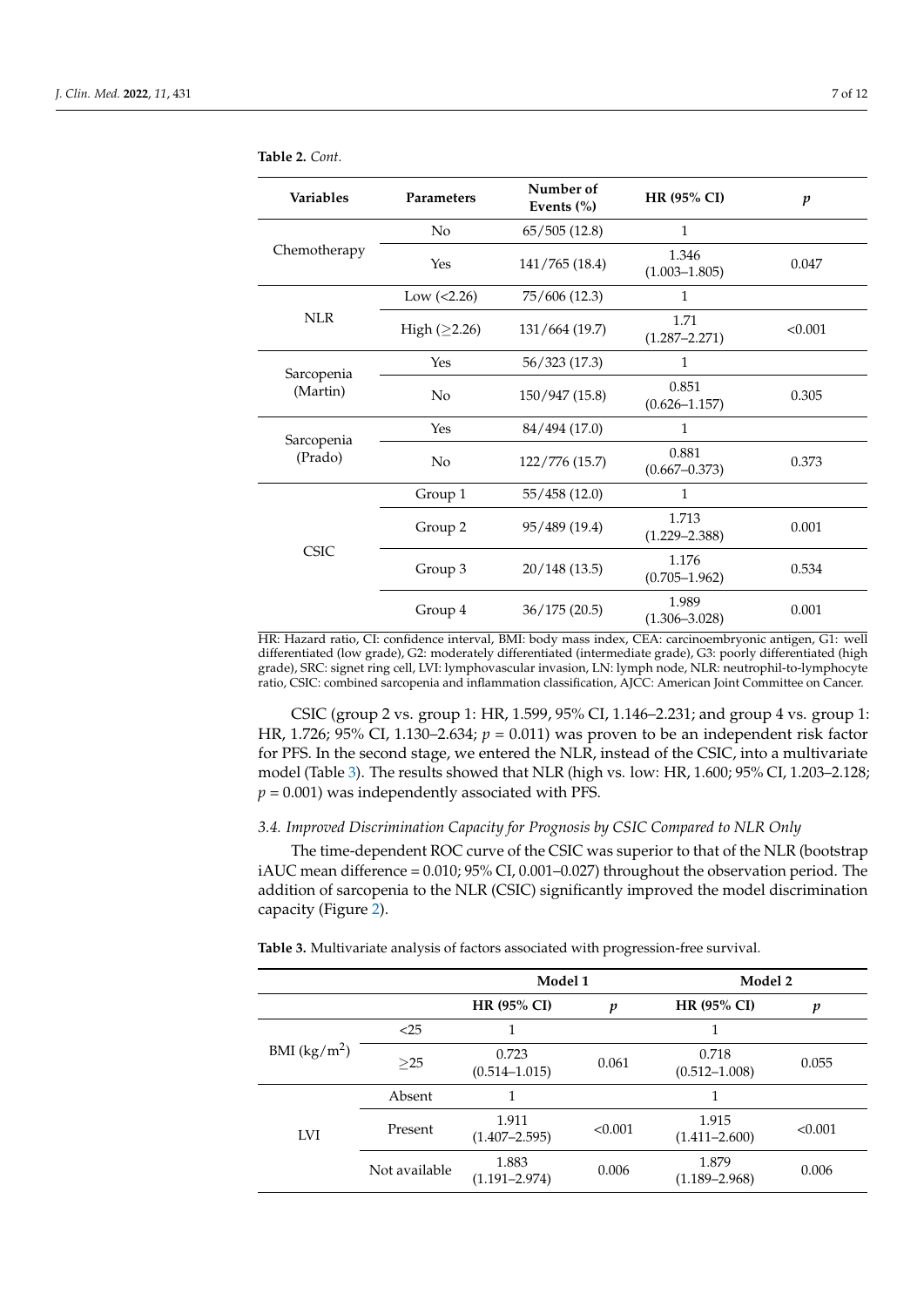|             |                    | Model 1                    |                  | Model 2                    |                  |
|-------------|--------------------|----------------------------|------------------|----------------------------|------------------|
|             |                    | HR (95% CI)                | $\boldsymbol{p}$ | <b>HR (95% CI)</b>         | $\boldsymbol{p}$ |
| AJCC Stage  | I and II           | 1                          |                  | 1                          |                  |
|             | Ш                  | 2.854<br>$(2.003 - 4.067)$ | < 0.001          | 2.857<br>$(2.006 - 4.069)$ | < 0.001          |
|             | IV                 | 5.731<br>$(3.811 - 8.617)$ | < 0.001          | 5.733<br>$(3.814 - 8.618)$ | < 0.001          |
| <b>CSIC</b> | Group 1            | 1                          |                  |                            |                  |
|             | Group 2            | 1.599<br>$(1.146 - 2.231)$ | 0.005            |                            |                  |
|             | Group 3            | 1.076<br>$(0.643 - 1.799)$ | 0.779            |                            |                  |
|             | Group 4            | 1.726<br>$(1.130 - 2.634)$ | 0.011            |                            |                  |
| <b>NLR</b>  | Low $(<2.26)$      |                            |                  | 1                          |                  |
|             | High $(\geq 2.26)$ |                            |                  | 1.600<br>$(1.203 - 2.128)$ | 0.001            |

**Table 3.** *Cont.*

HR: Hazard ratio, CI: confidence interval, BMI: body mass index, LVI: lymphovascular invasion, NLR: neutrophilto-lymphocyte ratio, CSIC: combined sarcopenia and inflammation classification, AJCC: American Joint Committee on Cancer.

<span id="page-7-0"></span>

**Figure 2.** Time-dependent area under the curve (AUC) plot for comparing the prognostic accuracy **Figure 2.** Time-dependent area under the curve (AUC) plot for comparing the prognostic accuracy of the combined sarcopenia and inflammation classification (CSIC; solid line) and neutrophil-to-of the combined sarcopenia and inflammation classification (CSIC; solid line) and neutrophil-tolymphocyte ratio (NLR; dashed line). Bootstrap iAUC mean values of CSIC and NLR are 0.576 (95% CI, 0.541-0.612) and 0.565 (95% CI, 0.531-0.600), respectively. The increased integrated AUC (iAUC) of CSIC when compared with NLR represents the superior prognostic accuracy of CSIC (bootstrap iAUC mean difference =  $0.010$ ;  $95\%$  CI,  $0.001 - 0.027$ ).

# **4. Discussion 4. Discussion**

Our study demonstrated that the most commonly used criteria for defining sarcopenia could not adequately predict the PFS of our patients. The CSIC, an index that combines SMI and systemic inflammatory marker, is clinically meaningful for better discrimination SMI and systemic inflammatory marker, is clinically meaningful for better discrimination of survival in patients with CRC.

As it is known that the long-term survival of patients with CRC is affected by patientrelated factors, the effect of body composition has recently been brought to the spotlight [\[5,](#page-10-1)[19\]](#page-10-12).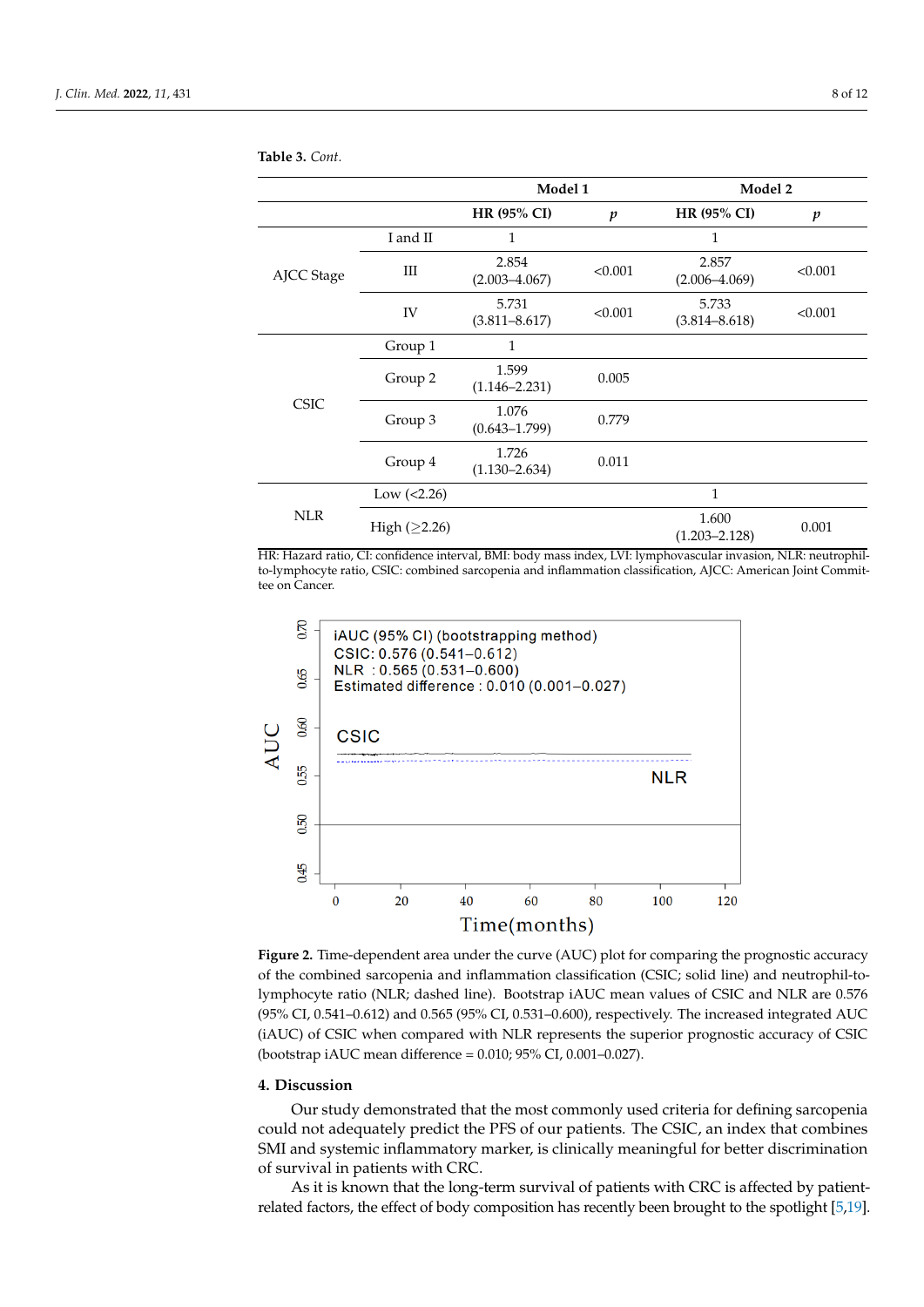Skeletal muscle area can be relatively easily measured using single-slice CT images, and is a parameter that could represent the total amount of muscle in humans [\[20,](#page-10-13)[21\]](#page-10-14). Many studies have reported that sarcopenia, defined using the criteria presented by Martin et al. or Prado et al. worsens long-term survival in patients with CRC [\[5](#page-10-1)[,10](#page-10-4)[,11\]](#page-10-5). On the other hand, there are still shortcomings in applying the previous pivotal definitions of sarcopenia to clinical use. Many studies have shown no difference in survival according to the criteria of sarcopenia defined by Martin et al. and/or Prado et al. [\[12–](#page-10-6)[14,](#page-10-7)[19,](#page-10-12)[22\]](#page-10-15). It is difficult to explain, in brief, why the clinical significance of sarcopenia differs in each study. Due to the difference in the basic mean value of muscle according to race or patient group, a few reports have mentioned the requirement for proper criteria for Asian countries in a straightforward manner [\[23](#page-10-16)[,24\]](#page-10-17). Notably, it appears that the previously well-known criteria for sarcopenia were derived from multiple types of different cancer patients of mostly advanced status, and the diversity of stage, type of cancer, and patient characteristics in other cohorts could also make a difference. For example, the criteria suggested by Prado et al. were obtained by risk stratification in obese patients (BMI  $\geq$  30 kg/m<sup>2</sup>) with solid tumors of the respiratory or gastrointestinal tracts. Therefore, it was suggested that the sarcopenia index defined in a specific situation may be too limited for general use in all other patients. In our study using a relatively large cohort of patients with CRC, it was also shown that sarcopenia defined using well-known criteria alone could not predict PFS effectively (Martin's criteria, *p* = 0.305; Prado's criteria, *p* = 0.373 in the univariate Cox proportional hazards model). These observations emphasize the need for an improved prognosticator to overcome these limitations.

Systemic inflammation has long been considered an essential prognosticator in patients with CRC, and is complementary to sarcopenia [\[4](#page-10-0)[,25\]](#page-10-18). Systemic inflammation is related to functional and immunological decline in patients, although the exact pathophysiology needs to be further elucidated. NLR is a representative marker of systemic inflammation, and is associated with elevated levels of various proinflammatory cytokines and chemokines such as IL-6, IL-7, and CXCL8 in patients with CRC [\[25\]](#page-10-18). Such cytokines can inhibit protein synthesis, resulting in the loss of muscle mass, and IL-6, in particular, is an essential factor in the progression of cancer-related cachexia [\[26\]](#page-10-19). The catabolism of skeletal muscle can also inversely potentiate systemic inflammation by increasing plasma glutamine levels. Glutamine is one of the major energy sources utilized by lymphocytes, and mainly originates from skeletal muscle to enter the circulation [\[27\]](#page-10-20).

These findings imply that systemic inflammation and sarcopenia are mutually inducible. This close relationship may exaggerate and compensate for the prognostic power of systemic inflammation and sarcopenia. Previous studies have suggested that prognostic ability could be improved by combining systemic inflammatory markers with the sarcopenia index rather than by using the sarcopenia criteria alone. Feliciano et al. demonstrated that the overall and CRC-related risk of death increased by more than two times in nonmetastatic CRC patients with NLR  $>3$  having sarcopenia at the same time [\[11\]](#page-10-5). Sarcopenia was reported to be a powerful predictor of survival in the high NLR group alone, and not in the low NLR group of patients with esophageal cancer [\[28\]](#page-11-0). In our study, we established the CSIC by combining preoperatively measured NLR and sarcopenia, which could classify patients in more detail. According to the multivariate analysis, groups 2 (nonsarcopenia with high NLR) and 4 (sarcopenia with high NLR) showed a markedly increased risk of recurrence (HR, 1.599 and 1.726;  $p = 0.005$  and  $p = 0.011$ , respectively). However, patients with sarcopenia and low NLR showed a similar recurrence rate to patients with no sarcopenia and low NLR (HR, 1.076;  $p = 0.779$ ). This result indicated that systemic inflammation may be a more prominent indicator for estimating disease recurrence than sarcopenia alone.

It is still debatable if sarcopenia represents either chronological deterioration of muscle or disease-specific changes in patients with cancer. In a recent meta-analysis by our group, skeletal muscle radiodensity (SMD), which represents fat infiltration in skeletal muscle area and is regarded as another type of sarcopenic status, was proven to be a significant prognostic factor with respect to overall survival [\[29\]](#page-11-1). Nevertheless, the clinical utility of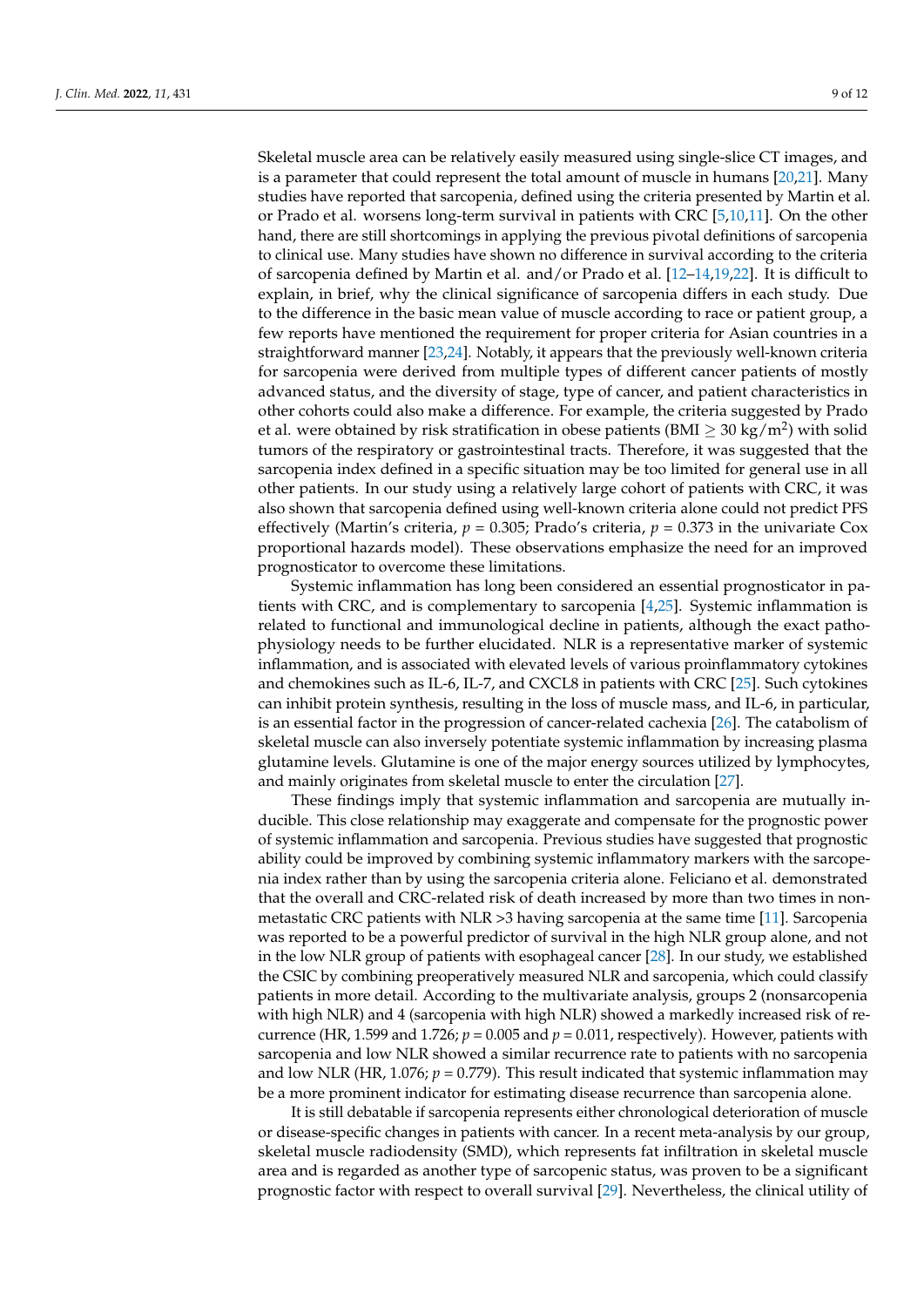SMD in disease-free survival (DFS) is not evident, showing no difference in DFS between the low and high SMD groups. Considering these previous observations, our results need to be interpreted in a multifaceted manner. First, sarcopenia itself may be more related to age-related changes in skeletal muscle rather than reflecting an advanced disease stage. Another possibility remains that the criteria for sarcopenia need to be applied appropriately, with consideration of different patient characteristics. Our findings also suggest that combining systemic inflammation and sarcopenia criteria could overcome the limitation of sarcopenia alone while trying to estimate the recurrence potential. Nonetheless, sarcopenia still appears to have an incremental effect in predicting disease recurrence, as evidenced by the fact that the CSIC showed better discriminatory performance than NLR when evaluated by the iAUC, although our assumption needs to be validated in other cohorts.

The limitations of our study are as follows. This study was a retrospective and singleinstitution-based study; thus, selection bias was inevitable. Another is that the cut-off value of NLR in the study was a value determined particularly in our cohort, as the optimal cut-off values for NLR are different across studies. Further analysis is needed to determine if the CSIC determined in this way can be applied to other cohorts.

#### **5. Conclusions**

Our study showed that conventionally used definitions of sarcopenia were not significant factors with respect to PFS, and that combined inflammation with sarcopenia could be an alternative and practical way to overcome such limitations.

**Supplementary Materials:** The following are available online at [https://www.mdpi.com/article/](https://www.mdpi.com/article/10.3390/jcm11020431/s1) [10.3390/jcm11020431/s1,](https://www.mdpi.com/article/10.3390/jcm11020431/s1) Supplementary Materials Figure S1: Defining Cut-off value of neutrophilto-lymphocyte ratio (NLR) to discriminate PFS in overall group, Supplementary Materials Figure S2: Kaplan–Meier survival curves according to the sarcopenia and inflammatory markers in colon cancer patients (*n* = 843), Supplementary Materials Figure S3: Kaplan–Meier survival curves according to the sarcopenia and inflammatory markers in rectal cancer patients  $(n = 427)$ , Supplementary Materials Figure S4: Inclusion Flow.

**Author Contributions:** Conceptualization, J.K.; methodology, E.C. and E.-S.C.; formal analysis, J.K.; investigation, J.-H.L., E.J.P. and S.-J.S.; data curation, S.H.B. and K.Y.L.; Funding acquisition, J.K.; writing—original draft preparation, S.Y.L.; writing—review and editing, S.Y.L. and J.K.; supervision, J.K. All authors have read and agreed to the published version of the manuscript.

**Funding:** This research was supported by the National Research Foundation of Korea (NRF) grant funded by the Korea government (MSIT) (No. 2020R1G1A1102555).

**Institutional Review Board Statement:** The study was conducted according to the guidelines of the Declaration of Helsinki, and approved by the Institutional Review Board of Gangnam Severance Hospital, Yonsei University College of Medicine (No, 3-2020-0284 and date of approval: 26 August 2020).

**Informed Consent Statement:** Not applicable.

**Data Availability Statement:** The datasets generated and/or analyzed during the current study are available from the corresponding author on reasonable request pending the approval of the institution(s) and trial/study investigators who contributed to the dataset.

**Conflicts of Interest:** The authors declare no conflict of interest.

#### **References**

- <span id="page-9-0"></span>1. Siegel, R.L.; Miller, K.D.; Jemal, A. Cancer statistics, 2020. *CA Cancer J. Clin.* **2020**, *70*, 7–30. [\[CrossRef\]](http://doi.org/10.3322/caac.21590) [\[PubMed\]](http://www.ncbi.nlm.nih.gov/pubmed/31912902)
- <span id="page-9-1"></span>2. Khil, H.; Kim, S.M.; Hong, S.; Gil, H.M.; Cheon, E.; Lee, D.H.; Kim, Y.A.; Keum, N. Time trends of colorectal cancer incidence and associated lifestyle factors in south korea. *Sci. Rep.* **2021**, *11*, 2413. [\[CrossRef\]](http://doi.org/10.1038/s41598-021-81877-2) [\[PubMed\]](http://www.ncbi.nlm.nih.gov/pubmed/33510236)
- <span id="page-9-2"></span>3. Zhang, C.; Mei, Z.; Pei, J.; Abe, M.; Zeng, X.; Huang, Q.; Nishiyama, K.; Akimoto, N.; Haruki, K.; Nan, H.; et al. A modified tumor-node-metastasis classification for primary operable colorectal cancer. *JNCI Cancer Spectr.* **2021**, *5*, pkaa093. [\[CrossRef\]](http://doi.org/10.1093/jncics/pkaa093) [\[PubMed\]](http://www.ncbi.nlm.nih.gov/pubmed/33554032)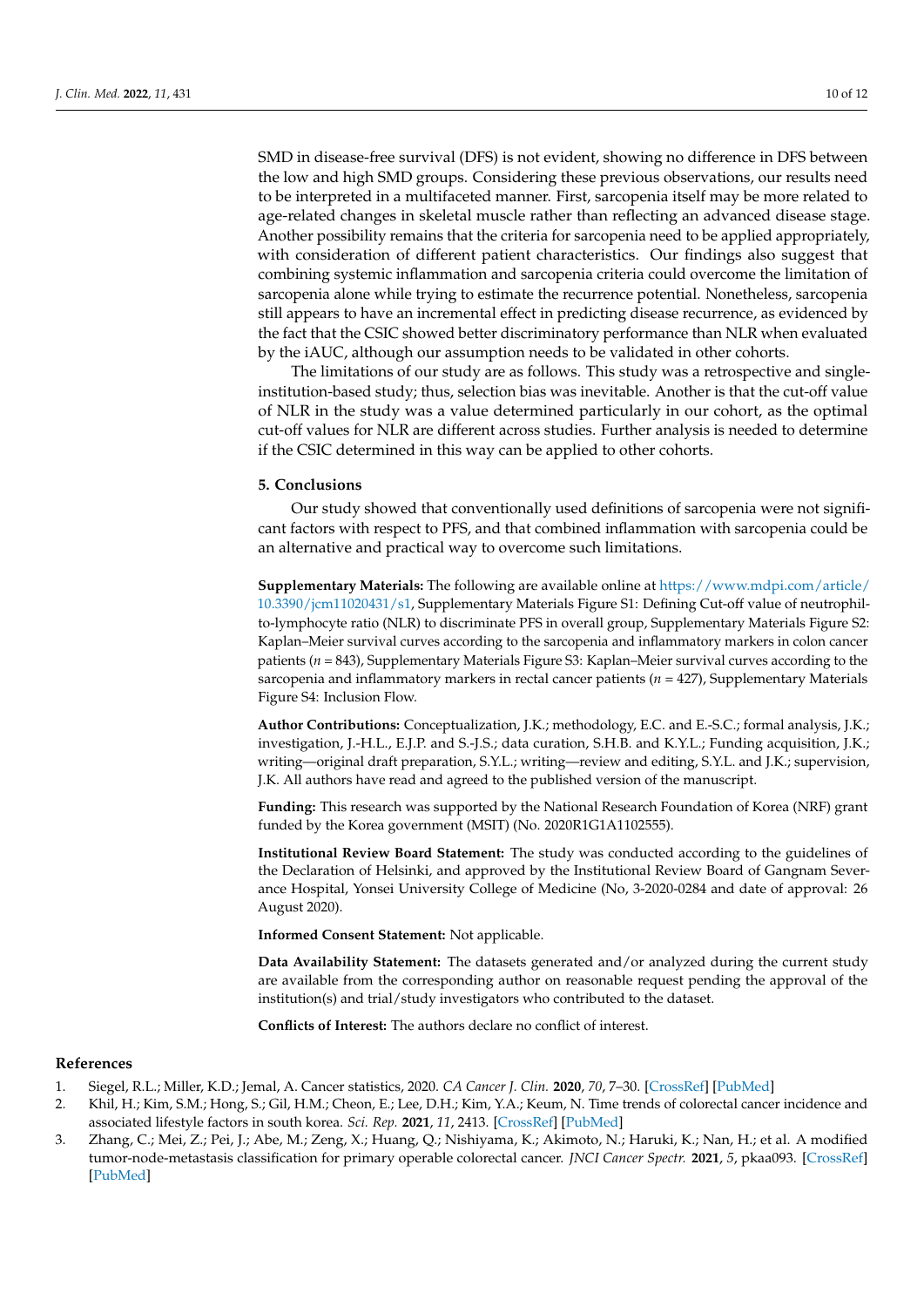- <span id="page-10-0"></span>4. Rossi, S.; Basso, M.; Strippoli, A.; Schinzari, G.; D'Argento, E.; Larocca, M.; Cassano, A.; Barone, C. Are markers of systemic inflammation good prognostic indicators in colorectal cancer? *Clin. Colorectal Cancer* **2017**, *16*, 264–274. [\[CrossRef\]](http://doi.org/10.1016/j.clcc.2017.03.015) [\[PubMed\]](http://www.ncbi.nlm.nih.gov/pubmed/28412137)
- <span id="page-10-1"></span>5. Malietzis, G.; Currie, A.C.; Athanasiou, T.; Johns, N.; Anyamene, N.; Glynne-Jones, R.; Kennedy, R.H.; Fearon, K.C.; Jenkins, J.T. Influence of body composition profile on outcomes following colorectal cancer surgery. *Br. J. Surg.* **2016**, *103*, 572–580. [\[CrossRef\]](http://doi.org/10.1002/bjs.10075)
- <span id="page-10-2"></span>6. Ying, H.-Q.; Deng, Q.-W.; He, B.-S.; Pan, Y.-Q.; Wang, F.; Sun, H.-L.; Chen, J.; Liu, X.; Wang, S.-K. The prognostic value of preoperative nlr, d-nlr, plr and lmr for predicting clinical outcome in surgical colorectal cancer patients. *Med. Oncol.* **2014**, *31*, 305. [\[CrossRef\]](http://doi.org/10.1007/s12032-014-0305-0)
- 7. Ozyurek, B.A.; Ozdemirel, T.S.; Ozden, S.B.; Erdogan, Y.; Kaplan, B.; Kaplan, T. Prognostic value of the neutrophil to lymphocyte ratio (nlr) in lung cancer cases. *Asian Pac. J. Cancer Prev.* **2017**, *18*, 1417–1421.
- 8. Wei, Y.; Jiang, Y.-Z.; Qian, W.-H. Prognostic role of nlr in urinary cancers: A meta-analysis. *PLoS ONE* **2014**, *9*, e92079.
- <span id="page-10-3"></span>9. Kim, J.H.; Lee, J.H.; Lee, H.S.; Shin, S.J.; Park, E.J.; Cho, E.S.; Baik, S.H.; Lee, K.Y.; Kang, J. Elevated neutrophil-to-lymphocyte ratio in perioperative periods is suggestive of poor prognosis in patients with colorectal cancer. *J. Inflamm. Res.* **2021**, *14*, 4457–4466. [\[CrossRef\]](http://doi.org/10.2147/JIR.S327443)
- <span id="page-10-4"></span>10. Choi, M.H.; Oh, S.N.; Lee, I.K.; Oh, S.T.; Won, D.D. Sarcopenia is negatively associated with long-term outcomes in locally advanced rectal cancer. *J. Cachexia Sarcopenia Muscle* **2018**, *9*, 53–59. [\[CrossRef\]](http://doi.org/10.1002/jcsm.12234)
- <span id="page-10-5"></span>11. Feliciano, E.M.C.; Kroenke, C.H.; Meyerhardt, J.A.; Prado, C.M.; Bradshaw, P.T.; Kwan, M.L.; Xiao, J.; Alexeeff, S.; Corley, D.; Weltzien, E.; et al. Association of systemic inflammation and sarcopenia with survival in nonmetastatic colorectal cancer: Results from the c scans study. *JAMA Oncol.* **2017**, *3*, e172319. [\[CrossRef\]](http://doi.org/10.1001/jamaoncol.2017.2319)
- <span id="page-10-6"></span>12. Oh, R.K.; Ko, H.M.; Lee, J.E.; Lee, K.H.; Kim, J.Y.; Kim, J.S. Clinical impact of sarcopenia in patients with colon cancer undergoing laparoscopic surgery. *Ann. Surg. Treat. Res.* **2020**, *99*, 153–160. [\[CrossRef\]](http://doi.org/10.4174/astr.2020.99.3.153)
- 13. Nakanishi, R.; Oki, E.; Sasaki, S.; Hirose, K.; Jogo, T.; Edahiro, K.; Korehisa, S.; Taniguchi, D.; Kudo, K.; Kurashige, J.; et al. Sarcopenia is an independent predictor of complications after colorectal cancer surgery. *Surg. Today* **2018**, *48*, 151–157. [\[CrossRef\]](http://doi.org/10.1007/s00595-017-1564-0)
- <span id="page-10-7"></span>14. van Vugt, J.L.A.; Coebergh van den Braak, R.R.J.; Lalmahomed, Z.S.; Vrijland, W.W.; Dekker, J.W.T.; Zimmerman, D.D.E.; Vles, W.J.; Coene, P.L.O.; JNM, I.J. Impact of low skeletal muscle mass and density on short and long-term outcome after resection of stage i–iii colorectal cancer. *Eur. J. Surg. Oncol.* **2018**, *44*, 1354–1360. [\[CrossRef\]](http://doi.org/10.1016/j.ejso.2018.05.029) [\[PubMed\]](http://www.ncbi.nlm.nih.gov/pubmed/29914788)
- <span id="page-10-8"></span>15. Chen, L.-K.; Liu, L.-K.; Woo, J.; Assantachai, P.; Auyeung, T.-W.; Bahyah, K.S.; Chou, M.-Y.; Chen, L.-Y.; Hsu, P.-S.; Krairit, O. Sarcopenia in asia: Consensus report of the asian working group for sarcopenia. *J. Am. Med. Dir. Assoc.* **2014**, *15*, 95–101. [\[CrossRef\]](http://doi.org/10.1016/j.jamda.2013.11.025)
- <span id="page-10-9"></span>16. Martin, L.; Birdsell, L.; Macdonald, N.; Reiman, T.; Clandinin, M.T.; McCargar, L.J.; Murphy, R.; Ghosh, S.; Sawyer, M.B.; Baracos, V.E. Cancer cachexia in the age of obesity: Skeletal muscle depletion is a powerful prognostic factor, independent of body mass index. *J. Clin. Oncol.* **2013**, *31*, 1539–1547. [\[CrossRef\]](http://doi.org/10.1200/JCO.2012.45.2722) [\[PubMed\]](http://www.ncbi.nlm.nih.gov/pubmed/23530101)
- <span id="page-10-10"></span>17. Prado, C.M.; Lieffers, J.R.; McCargar, L.J.; Reiman, T.; Sawyer, M.B.; Martin, L.; Baracos, V.E. Prevalence and clinical implications of sarcopenic obesity in patients with solid tumours of the respiratory and gastrointestinal tracts: A population-based study. *Lancet Oncol.* **2008**, *9*, 629–635. [\[CrossRef\]](http://doi.org/10.1016/S1470-2045(08)70153-0)
- <span id="page-10-11"></span>18. Camp, R.L.; Dolled-Filhart, M.; Rimm, D.L. X-tile: A new bio-informatics tool for biomarker assessment and outcome-based cut-point optimization. *Clin. Cancer Res.* **2004**, *10*, 7252–7259. [\[CrossRef\]](http://doi.org/10.1158/1078-0432.CCR-04-0713) [\[PubMed\]](http://www.ncbi.nlm.nih.gov/pubmed/15534099)
- <span id="page-10-12"></span>19. Chung, E.; Lee, H.S.; Cho, E.S.; Park, E.J.; Baik, S.H.; Lee, K.Y.; Kang, J. Changes in body composition during adjuvant folfox chemotherapy and overall survival in non-metastatic colon cancer. *Cancers* **2019**, *12*, 60. [\[CrossRef\]](http://doi.org/10.3390/cancers12010060)
- <span id="page-10-13"></span>20. Shen, W.; Punyanitya, M.; Wang, Z.; Gallagher, D.; St-Onge, M.-P.; Albu, J.; Heymsfield, S.B.; Heshka, S. Total body skeletal muscle and adipose tissue volumes: Estimation from a single abdominal cross-sectional image. *J. Appl. Physiol.* **2004**, *97*, 2333–2338. [\[CrossRef\]](http://doi.org/10.1152/japplphysiol.00744.2004) [\[PubMed\]](http://www.ncbi.nlm.nih.gov/pubmed/15310748)
- <span id="page-10-14"></span>21. Xie, H.; Gong, Y.; Kuang, J.; Yan, L.; Ruan, G.; Tang, S.; Gao, F.; Gan, J. Computed tomography–determined sarcopenia is a useful imaging biomarker for predicting postoperative outcomes in elderly colorectal cancer patients. *Cancer Res. Treat.* **2020**, *52*, 957–972. [\[CrossRef\]](http://doi.org/10.4143/crt.2019.695)
- <span id="page-10-15"></span>22. Chung, E.; Lee, H.S.; Cho, E.S.; Park, E.J.; Baik, S.H.; Lee, K.Y.; Kang, J. Prognostic significance of sarcopenia and skeletal muscle mass change during preoperative chemoradiotherapy in locally advanced rectal cancer. *Clin. Nutr.* **2020**, *39*, 820–828. [\[CrossRef\]](http://doi.org/10.1016/j.clnu.2019.03.014)
- <span id="page-10-16"></span>23. Huang, D.D.; Wang, S.L.; Zhuang, C.L.; Zheng, B.S.; Lu, J.X.; Chen, F.F.; Zhou, C.J.; Shen, X.; Yu, Z. Sarcopenia, as defined by low muscle mass, strength and physical performance, predicts complications after surgery for colorectal cancer. *Colorectal Dis.* **2015**, *17*, O256–O264. [\[CrossRef\]](http://doi.org/10.1111/codi.13067) [\[PubMed\]](http://www.ncbi.nlm.nih.gov/pubmed/26194849)
- <span id="page-10-17"></span>24. Iritani, S.; Imai, K.; Takai, K.; Hanai, T.; Ideta, T.; Miyazaki, T.; Suetsugu, A.; Shiraki, M.; Shimizu, M.; Moriwaki, H. Skeletal muscle depletion is an independent prognostic factor for hepatocellular carcinoma. *J. Gastroenterol.* **2015**, *50*, 323–332. [\[CrossRef\]](http://doi.org/10.1007/s00535-014-0964-9)
- <span id="page-10-18"></span>25. Tuomisto, A.E.; Mäkinen, M.J.; Väyrynen, J.P. Systemic inflammation in colorectal cancer: Underlying factors, effects, and prognostic significance. *World J. Gastroenterol.* **2019**, *25*, 4383–4404. [\[CrossRef\]](http://doi.org/10.3748/wjg.v25.i31.4383)
- <span id="page-10-19"></span>26. Baltgalvis, K.A.; Berger, F.G.; Pena, M.M.; Davis, J.M.; Muga, S.J.; Carson, J.A. Interleukin-6 and cachexia in apcmin/+ mice. *Am. J. Physiol. Regul. Integr. Comp. Physiol.* **2008**, *294*, R393–R401. [\[CrossRef\]](http://doi.org/10.1152/ajpregu.00716.2007)
- <span id="page-10-20"></span>27. Hensley, C.T.; Wasti, A.T.; DeBerardinis, R.J. Glutamine and cancer: Cell biology, physiology, and clinical opportunities. *J. Clin. Investig.* **2013**, *123*, 3678–3684. [\[CrossRef\]](http://doi.org/10.1172/JCI69600) [\[PubMed\]](http://www.ncbi.nlm.nih.gov/pubmed/23999442)